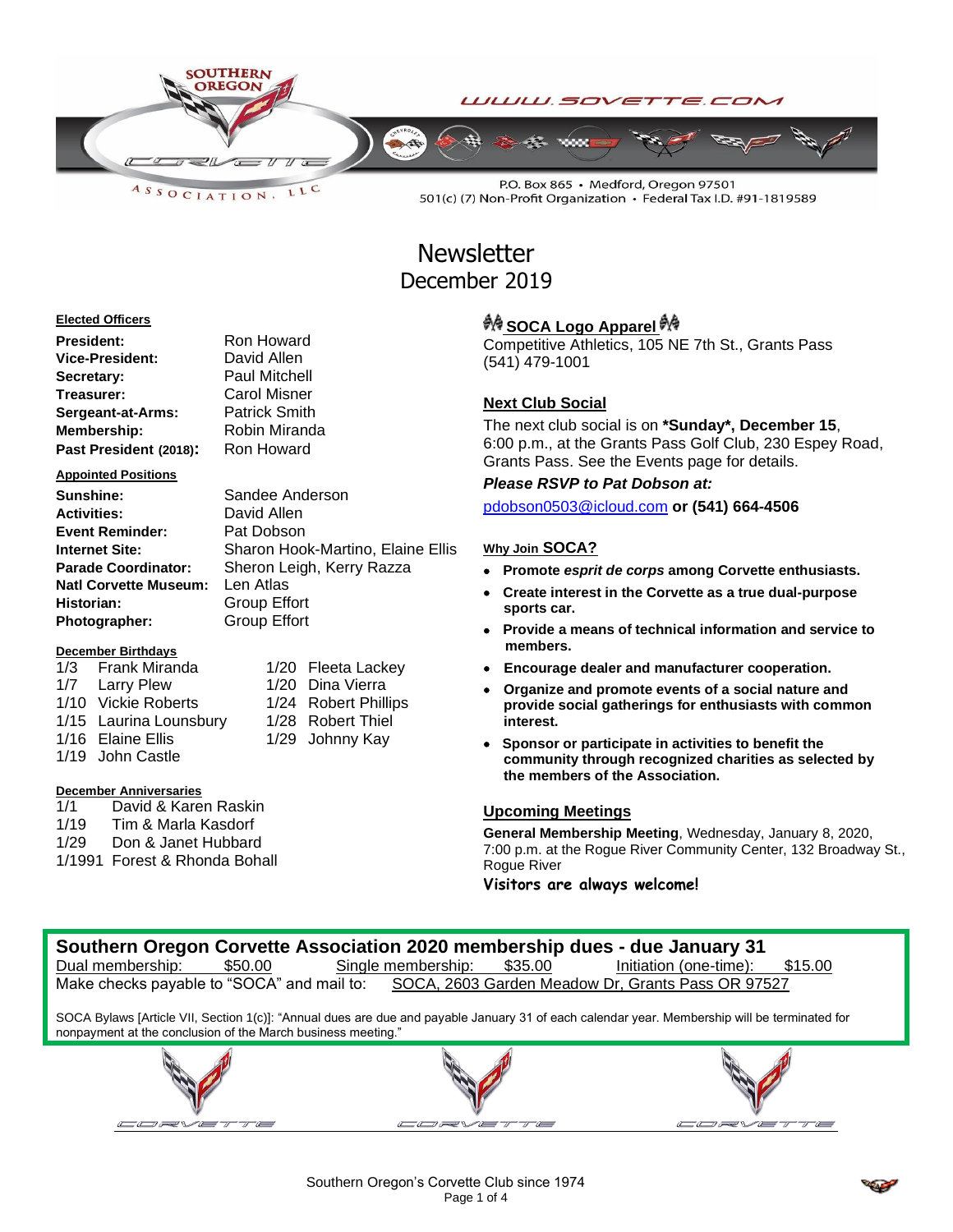

**2019/2020 Southern Oregon Corvette Association (SOCA) Events**

|                            | Jan               | $\overline{\phantom{0}}$<br>Feb | Mar | Apr | May | Jun | Jul | Aug | Sep | Oct | <b>Nov</b> | Dec |
|----------------------------|-------------------|---------------------------------|-----|-----|-----|-----|-----|-----|-----|-----|------------|-----|
| (Wed.)<br>Club<br>⊧meeting | $*$ 0*<br>ັ       |                                 |     |     |     |     |     |     |     |     |            | _   |
|                            | $(*$ 2nd Wed. $*$ |                                 |     |     |     |     |     |     |     |     |            |     |

| <b>DECEMBER 2019</b><br>Parade | 7 – Grants Pass Christmas Parade, rain or shine meet before 5:00 p.m. in the Logan Design<br>parking lot at the corner of L and 7th Streets                                                                                                                                                                                                                                                                                                                                                                                          |
|--------------------------------|--------------------------------------------------------------------------------------------------------------------------------------------------------------------------------------------------------------------------------------------------------------------------------------------------------------------------------------------------------------------------------------------------------------------------------------------------------------------------------------------------------------------------------------|
| Social                         | *15* (*Sunday night*) – 6:00 p.m.<br><b>SOCA Christmas Party</b><br>Grants Pass Golf Club, 230 Espey Rd., Grants Pass<br>Buffet meal includes Prime Rib with au juice sauce and Chicken Marsala, salad, vegetables,<br>mashed potatoes with gravy, bread and butter and non-alcoholic beverages.<br>Cost is \$30.00 per plate (includes gratuity).<br>Pre-purchased SOCA Christmas Dinner tickets are required, and you must buy tickets before<br>December 7<br>Buy tickets in person from Carol Misner - exact cash or check only. |

For additional events, information and links ... see the SOCA website "Events Page:"<https://www.sovette.com/events>





Southern Oregon's Corvette Club since 1974 Page 2 of 4

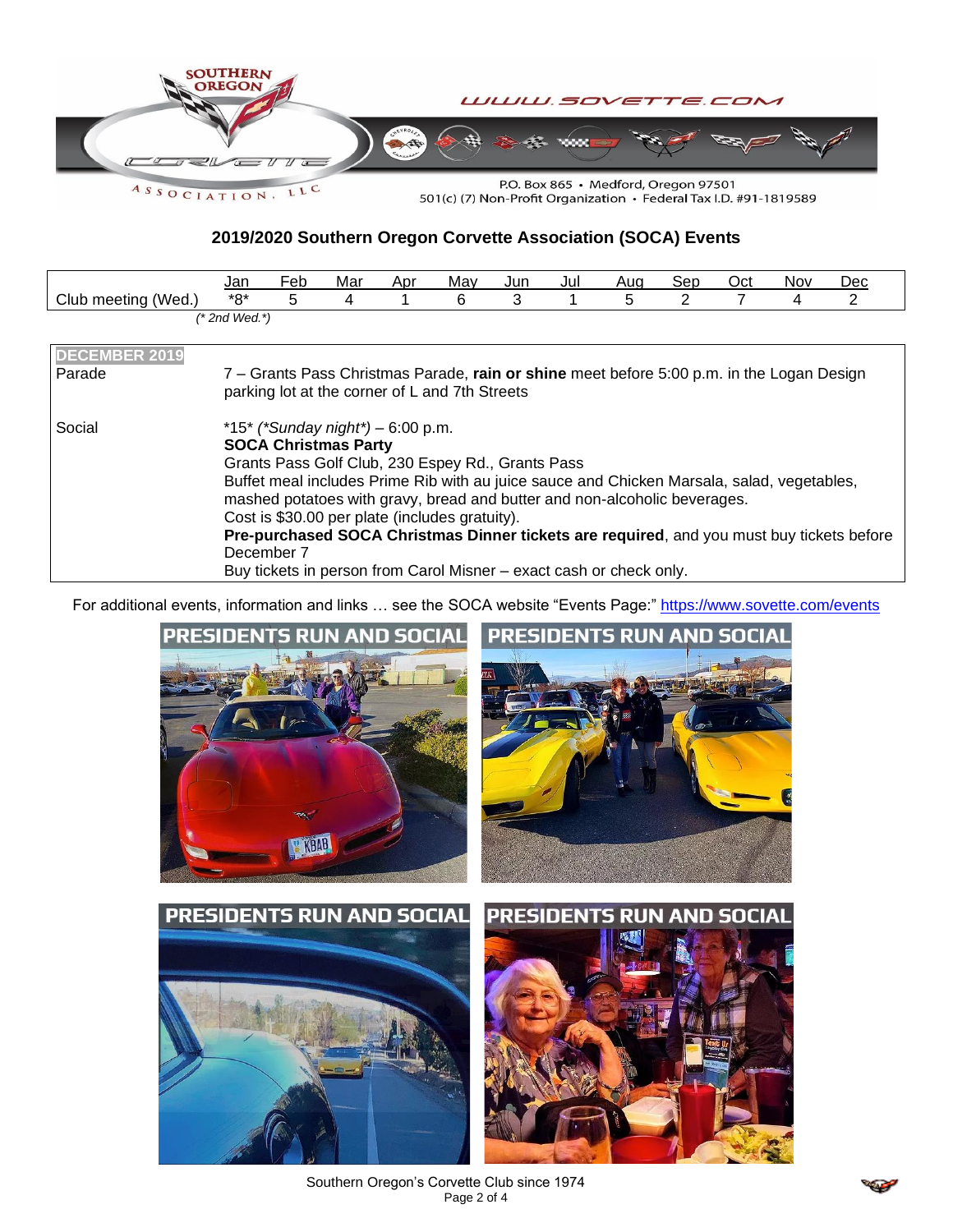**Annual Corvette Enthusiasts Night before** 

**Christmas – B[y Rick Tavel](https://www.corvetteforum.com/articles/author/rtavel/) – original created December 24, 2013 (updated for 2019)**

**'Twas the night before Christmas, the garage was prepared For the one gift I asked for, nothing else could compare. The tools put away and a space had been cleared For the C8 Stingray I hoped Santa'd bring me this year.**

**My other seven 'Vettes had been stored for a reason All cleaned, waxed, protected, for the whole winter season Out of the weather and put safely away Dreamin' of sunshine and warm summer days.**

**When out in the driveway there arose a commotion I sprang from my bed in a fit of emotion. Worried about thieves, the garage was unlocked I searched for my Colt, making sure it was cocked.**

**I turned all the inside and outside lights on To catch the intruder before he was gone. What I saw in the spotlight was a sight to behold A customized sleigh painted Riverside Gold.**

**With sidepipes and tailfins, it was quite a sensation Led by tiny Corvettes, one from each generation. Duntov was driving, Harley Earl rode shotgun Shouting commands to Corvette's favorite sons.**

**He called out directions to eight small Vettes That darted in front of him, faster than jets. Driving the 'Vettes were engineers and designers Who built America's sports car, there were none any finer.**

**McLellan, Juechter, Palmer … Hill was there, too Shinoda, Peters and Mitchell completed the crew. Performance and styling, both praised and extolled Each gave the Corvette a part of their soul.**

**They guided Zora's sleigh this Christmas Eve night At incredible speeds, an astonishing sight! Engineers and designers driving one of the eight generations That pulled Harley's sleigh through the star-filled heavens.**

**The quiet was shattered by the dual-mode exhaust And with navigation they could hardly get lost. The large sleigh was packed with all things Corvette From new logo shirts to embroidered mat sets.**